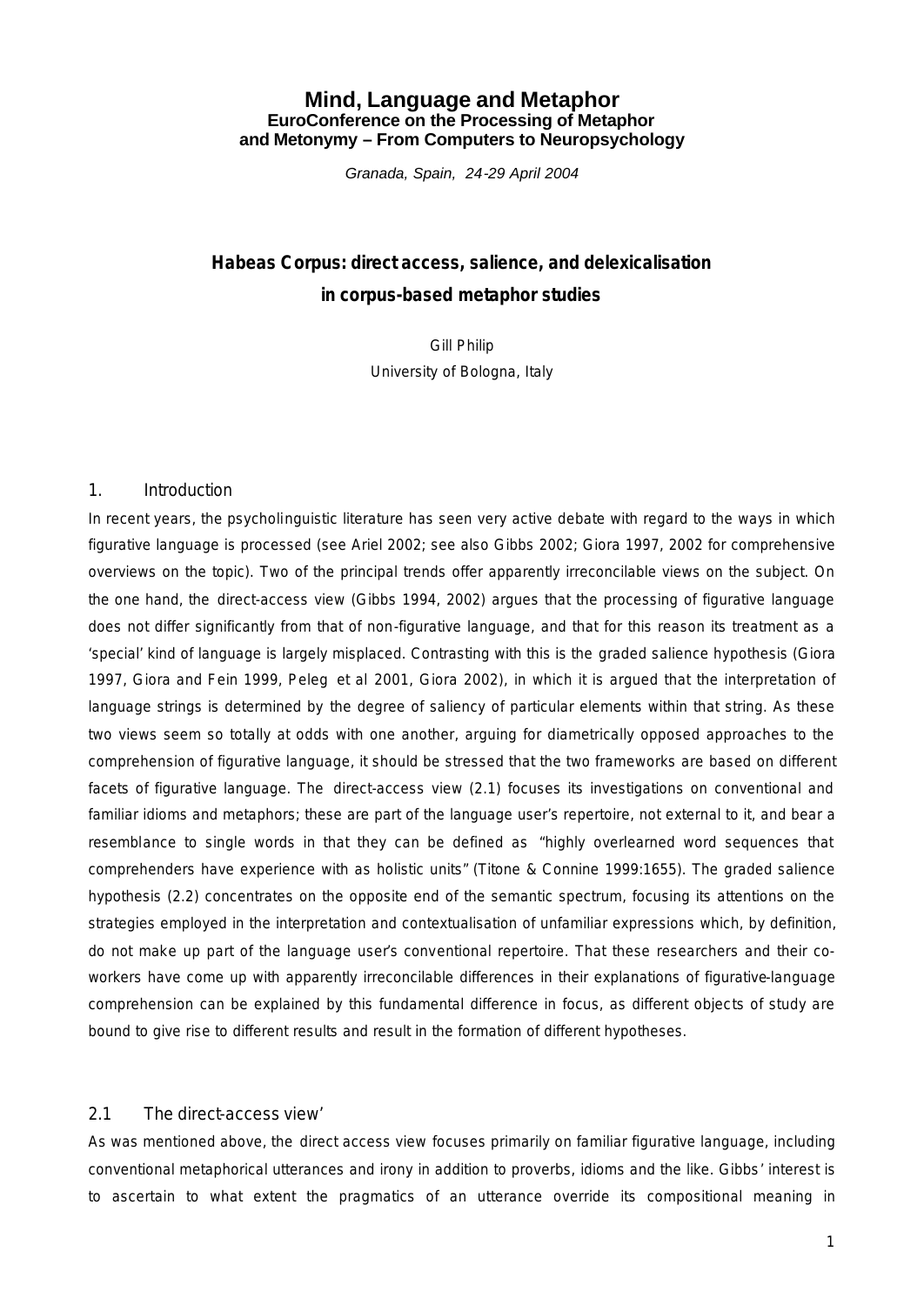interpretative processes. As he states:

The *direct access view* simply claims that listeners need not automatically analyze the *complete* literal meanings of linguistic expressions before accessing pragmatic knowledge to figure out what speakers mean to communicate. The communicate of the communicate of the communicate of the control of the control of the control of the control of the control of the control of the control of the control of the control of the contr

The *direct access view* prompts a re-assessment of the definition of literal meaning, which is often understood as "context-free, semantic meaning" (ibid: 475). Yet Gibbs notes that literal meaning is not merely what is said but, more importantly, what the implications of the utterance are, with the result that it is reliant on – not independent of – context and pragmatics1. In order to interpret an utterance successfully, it must be located in context, as this is the only way to reduce multiple possible meanings to just one – that which the speaker intends.

In recognising the importance of context and pragmatic knowledge for the literal as well as for the figurative, the question is raised as to whether traditional distinctions between these two 'types' of language, and the ways in which they are interpreted, are in fact valid.

Simply referring to some pieces of language as "literal" and others as "figurative", or whatever other tropes may be of interest, does not empirically establish that literal meanings are somehow different than figurative meanings, or are produced and understood by different cognitive mechanisms. (ibid: 474)

In approaching the different language 'types' in the same way, Gibbs is able to show that the same strategies are put into operation in order to understand the intended meaning, irrespective of whether the test item is literal or figurative. It is the context into which the test item is inserted that guides the reader towards the correct interpretation of a language item; thus it can be shown that disambiguation and the selection of meaning is determined largely by context rather than some other element which is inherent in the test item itself. When the test item in question can exist both as a literal sequence and a figurative one (as is the case with many idioms such as 'kick the bucket' or 'spill the beans'), the *direct access view* argues that the literal meaning is not necessarily activated before the reader arrives at a figurative interpretation, because this would not be consistent with the contextual meaning. The *graded salience hypothesis* argues a different case, however, and this is discussed in 2.2.

## *2.2 The* graded salience hypothesis

The *graded salience hypothesis* "posits the priority of salient (coded, context-independent, prominent) meanings" (Giora 2002: 490). In one sense, this approach marks a return to the prominence of context-free meaning, resting as is does on the inherent semantic content of the language items in question. But context does take on an important role in processing:

<sup>1</sup> The role of contextual and pragmatic information has long been acknowledged as fundamental for the interpretation of *non*-literal language, but not for literal language (Gibbs 2002: 475).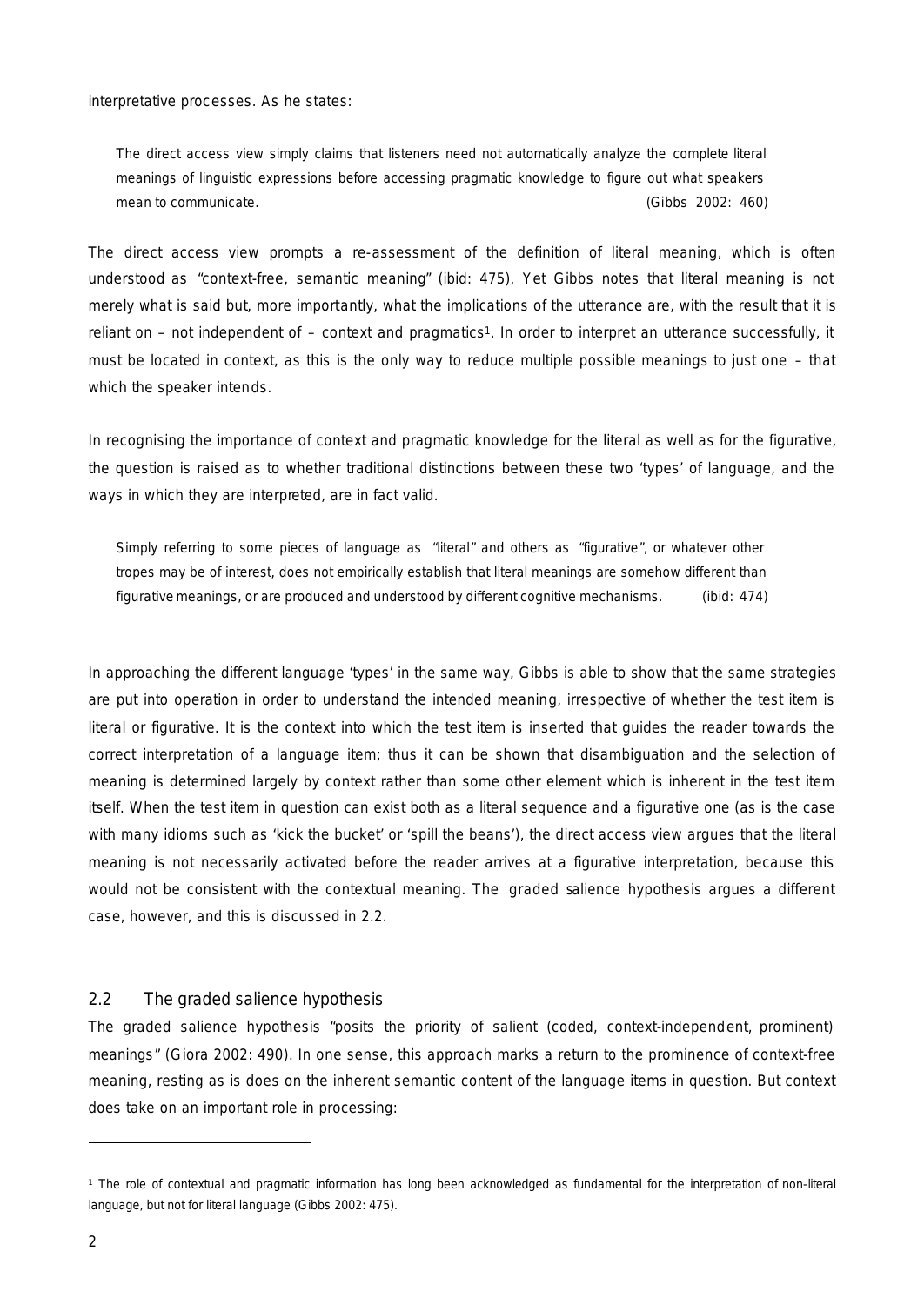[T]he graded salience hypothesis assumes that contextual information may affect comprehension immediately. However, such processes do not interact with lexical accessing, but run in parallel.

(Peleg *et al.* 2001: 176)

What this amounts to is that context reduces the possible meanings of a language item, but does not normally allow that item to take on new meanings, such as the pragmatic meanings that Gibbs is concerned with (Giora 2002:495). The most likely meaning is selected from the range of salient or prominent meanings of the language item, with context guiding rather than directly influencing the selection.

Giora and co-workers argue that salience is all-pervasive, and that the successful interpretation of language items in experimental conditions is determined by the degree of saliency (high-low) of the words or expressions under examination, and not whether they are literal or figurative. In other words, the more familiar certain words are, the more prominent they are likely to be in the mental lexicon; familiarity is related to frequency, and the higher the frequency of a word, the more senses or sub-senses is it likely to have, which in turn increases the likelihood that one which is contextually appropriate can be selected. Although the intended meaning of an unfamiliar utterance cannot be ascertained without contextual clues, context is ultimately secondary to the meaning-selection process as it neither predicts nor contributes to intended meaning but merely limits the possibilities.

#### *2.3 Commentary*

Although it is not explicitly stated, the *graded salience hypothesis* accounts for the discrepancies which arise when the *direct access view* is applied to unfamiliar language items (its effectiveness with regard to conventional utterances goes unchallenged). It is interesting to note that just as the *direct access view* focuses its investigations on conventional and familiar figurative expressions, to the exclusion of the unfamiliar, no conventional utterances appear in the test items associated with the *graded salience hypothesis*, which concentrates on unconventional and unfamiliar expressions alone. For this reason, the claims made by both sides must be viewed critically.

It would appear to be the case that, contrary to traditional belief, literal and non-literal language do not in fact behave differently. The perceived differences do, however, seem to apply to the ways in which novel utterances are interpreted, in contrast to the conventional. Unfamiliar and novel figurative language is difficult to understand, as the utterance has to be identified as being non-literal in the first place, before any attempt can then be made to arrive at its intended meaning. Context is undoubtedly valuable to the interpretation process, but the most effective approach is based on most-familiar meanings first, in accordance with the *graded salience hypothesis*. On the other hand, conventional figurative language poses little difficulty in its interpretation, consisting as it does of learned sequences which are associated with particular meanings. The familiarity of these sequences means that they are interpreted much in the same way as individual words are – their meanings are learned at some prior stage, making them subsequently familiar and accessible to us. Thus an idiom such as 'caught red-handed', once learned, is more readily associated with the figurative meaning (to be discovered in the act of committing some misdemeanor) than the literal interpretation based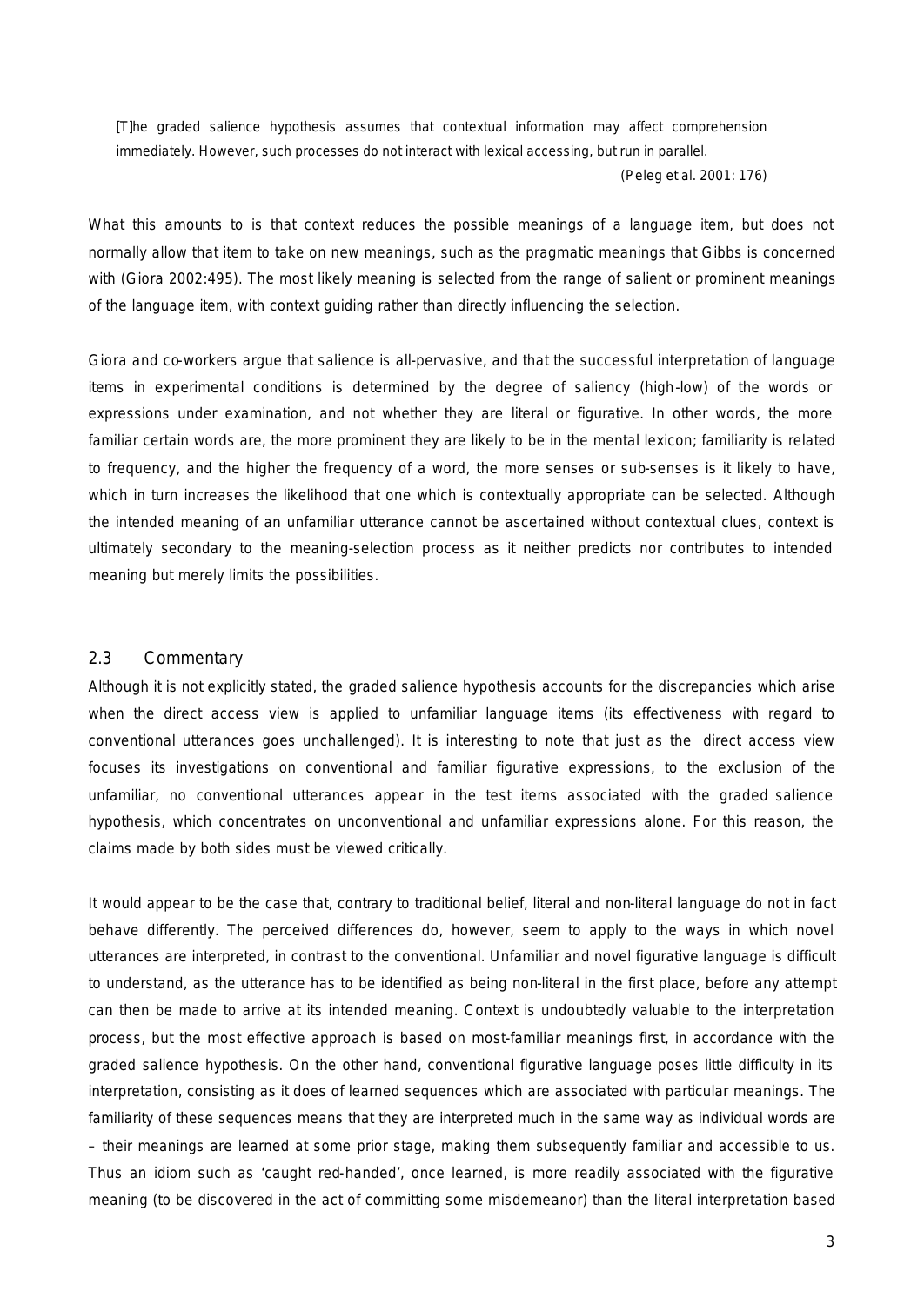on the compositional meaning (to be discovered with red hands). In this case, the role of salience is clearly subservient to the pragmatic function of the word sequence, and here the *direct access view* offers the most plausible explanation to the processes at work.

## *3.1 Language corpora and the theory of* delexicalisation

The *direct access view* and the *graded salience hypothesis* offer alternative accounts for the processes in operation in language comprehension. Both of these psycholinguistic approaches focus on the outward manifestation of mental action, such as reading times and eye movement monitoring. However, an alternative approach to assessing the effects of figurative language meaning can be provided by the use of a large general reference corpus. This lays bare not only the individual occurrence of a language item, but multiple occurrences too, each in their original context of use, making it possible to assess the relationship of an isolated occurrence to a norm – in Saussurean parlance, of *langue* to its *parole* (Tognini-Bonelli 2001:4).

Corpus linguistics places an emphasis on repeated language events in order to ascertain what is central and typical of the use of any given language item when it is used in everyday communicative acts. By being aware of the typical, it is possible to assess the effect of the atypical in an objective manner, with the added advantage that results are replicable and independent of the human subjects' mental states.

Analysis based on language corpora indicates that normal language tends to be more phraseological than compositional. According to Sinclair (1991), the repeated patternings found in typical language use parallel the phraseological patternings of learned word-sequences such as idioms and proverbs, and he coined the term *idiom principle* (ibid. 110) to describe this phenomenon. The habitual co-selection of lexical counters results in the creation of formulaic strings (Wray 2002), or *extended units of meaning* (Sinclair 1996). These need not be 'idiomatic' as such, nor even figurative, but they share a feature typical to idiomatic phrases, namely *semantic bleaching* or, as it is known in corpus linguistics, *delexicalisation*2, which can be defined as "the reduction of the independent lexical content of a word, or group of words, so that it comes to fulfil a particular function but has no meaning apart from this to contribute to the phrase in which it occurs." (Partington 1993: 183). The result of delexicalisation is that the compositional meaning of a phrase takes second place to the functional, pragmatic meaning. Delexicalised utterances cannot accurately be described as figurative; on the contrary, they are no longer able to exert their full meaning potential, let alone support secondary meanings. As Gibbs notes (see 2.1), the meaning of such language is largely dependent on contextual cues – in the form of lexical patternings – rather than some internal, innate semantic core.

Louw (2000) develops Sinclair's (1991) view of language as operating alternately within the framework of the *idiom principle* and within that of the *open-choice principle* (ibid. 109), by considering them as extremes positioned at either end of a semantic cline ranging from "full intuitive citational meaning" at one end, through

<sup>2</sup> This term was initially used to refer to verbs whose function was structural rather than semantic, such as 'take' in 'take a look' and 'give' in 'give [sb.] a slap'. Delexicalisation is now used in a more general sense to describe any language chunk which is semantically 'washed out'.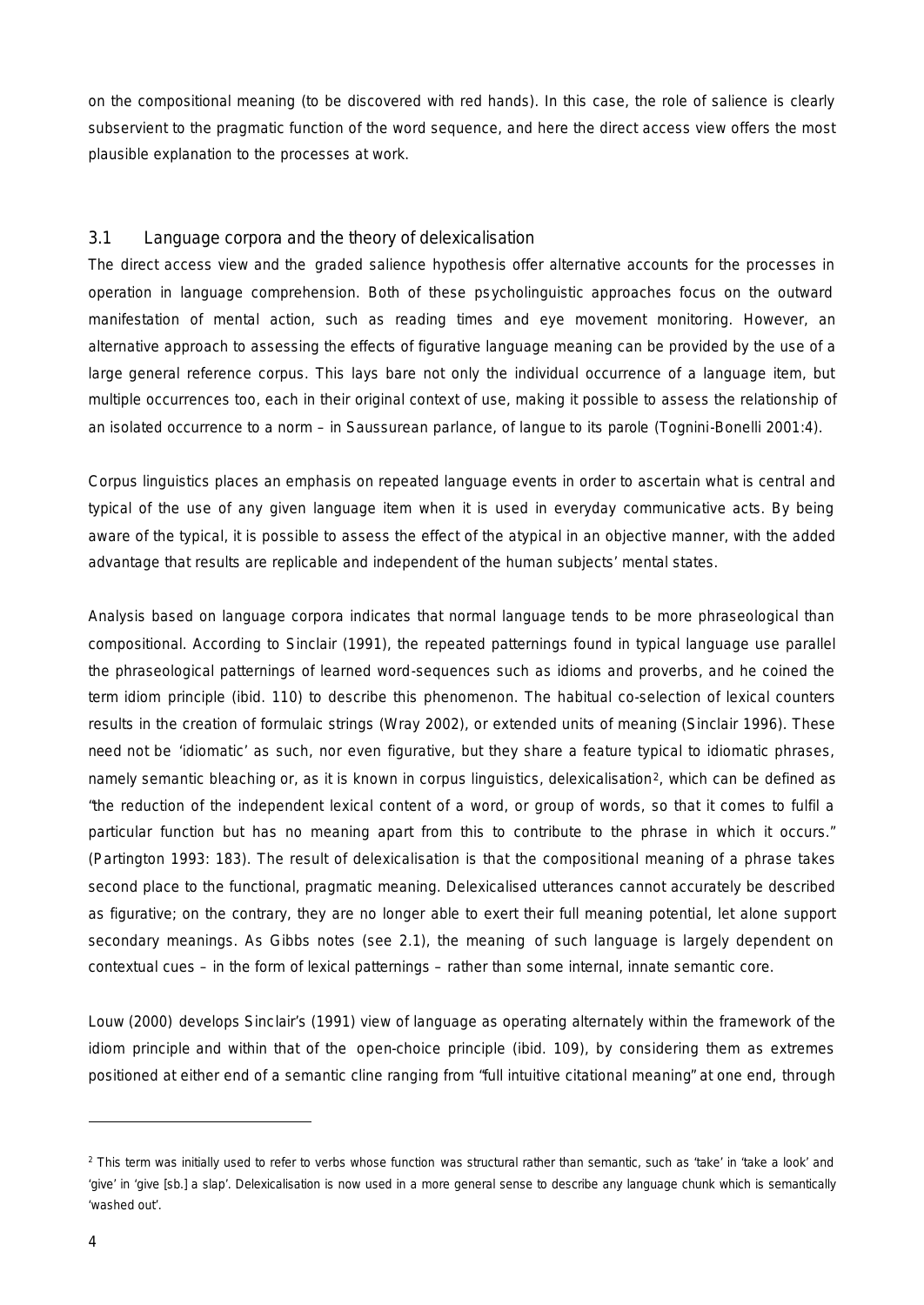to "delexical, phraseological, textual meaning" at the other.

Louw's use of the term *full intuitive* highlights the fact that our intuitive notions of word-meaning tend to favour salient, decontextualised meanings over less salient ones. He posits that these meanings are triggered when words are found in isolation and when they appear in unusual combinations: the more normal the collocation, the more likely it is that the combination will be interpreted as a non-compositional (quasiidiomatic) sequence, and vice versa (see Table 1).



*Table 1. Cline of lexical and delexical meaning (Louw 2000: 15)*

When viewed in schematic form, as in Table 1, is becomes apparent that the *direct access view* of figurative language comprehension is relevant to the contextualised pragmatic meanings of the right-hand columns, whereas the *graded salience hypothesis* explains the *full intuitive* meanings in the left-hand columns. These two views do not overlap, but Louw's theory of progressive delexicalisation makes it clear why this is the case, as well as offering a compatible theory which can be used to investigate the full range of figurative language.

# *3.2 This study*

The research upon which this paper is based (Philip 2003) started out as an attempt to understand when, and under what conditions, the connotative meanings of colour words became activated in idiomatic and metaphorical expressions such as 'see red' and 'green with envy'. As the initial hypothesis was that these connotations were not always activated, it became necessary to understand what factors were responsible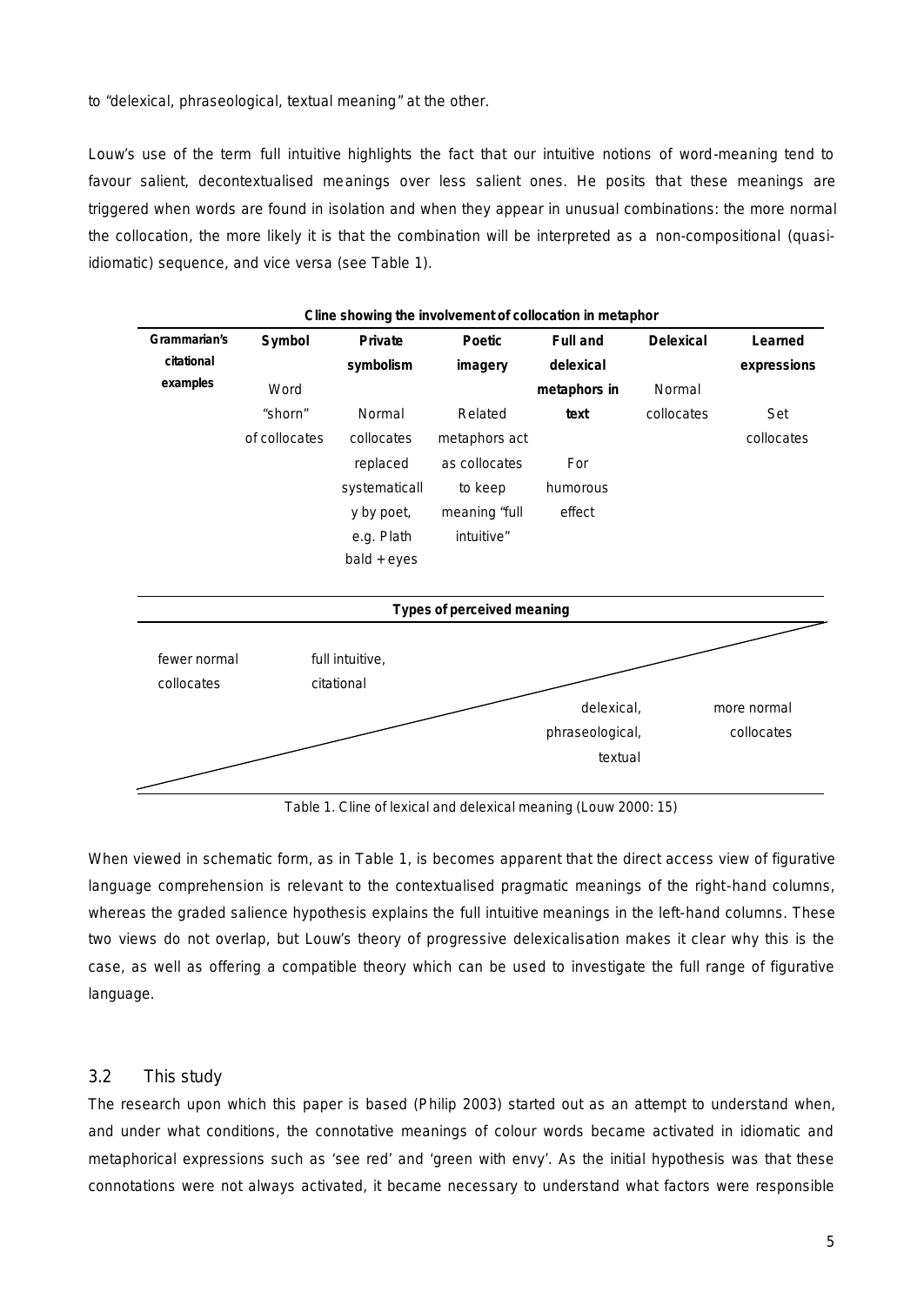for this apparent switching on and off of meaning. There are many explanations in existence which account for the figurative and connotative meanings of such expressions in etymological terms, but none of these contribute satisfactorily to defining their contextualised meaning in a synchronic perspective. The analysis carried out was of a descriptive nature and was entirely corpus-based, drawing on data<sup>3</sup> from the Bank of English corpus4. This paper presents the findings of that study, which confirm both the findings of the *direct access view* and of the *graded salience hypothesis*, but find their best account within the framework provided by the *theory of progressive delexicalisation*.

Using a corpus to analyse language illustrates the extent to which intuitive beliefs about meaning contrast with the reality of language *in rebus*. As far as phraseological sequences are concerned, it can be surprising to observe that there is nearly as much fixity outside the boundaries of the phrase as there is within it. This regularity in the context corresponds to the *extended unit of meaning* mentioned in 3 above, and is to be considered as part of the overall selection of the phrase in question. The extent to which the context affects meaning can be observed in a concordance program, as the regularity that is normally hidden from view is laid bare. The case study in 4 below demonstrates that context makes a significant contribution in determining language choice and delimiting meaning, both in regular, canonical instances of figurative language, and in creative exploitations of them in deliberate word-play.

## *4. Case study:* catch red-handed

Is the adoption of the phrase 'to catch somebody red-handed' driven by a desire to use metaphor, or is there some other reason governing its use? Taking as a point of departure the Hallidayan notion that language should be based on a theory of meaning as choice (1992:15), it can be postulated that the choice of the expression 'to catch somebody red-handed' is made in the context of a paradigm which includes such expressions as 'to catch somebody in the act' and 'to catch somebody in flagrante delicto'. Whether this selection is conscious or otherwise cannot be answered by the corpus data; what can be addressed are the factors that make to catch somebody 'red-handed' more appropriate than to catch somebody 'in flagrante delicto' or 'in the act' in a given context.

'Red-handed' can be defined synthetically as follows:

#### **Red-handed,** *a***.**

**I.** In the very act of crime, having the evidences of guilt still upon the person, esp. in phr. *to take*, or *be taken*, *redhanded*. ...

**b.** Fresh from the commission of murder or homicide; having the hands red with blood…

**c.** That sheds or has shed blood; bloody, sanguinary, violent. ...

(The Oxford English Dictionary; see Appendix1 for full entry)

The definition suggests that the collocation appears with the verb 'take', reflecting the etymological origins of

<sup>3</sup> 65 figurative colour-word expressions in English and those near synonyms which displayed similar phraseological patterning.

<sup>4</sup> The University of Birmingham/ HarperCollins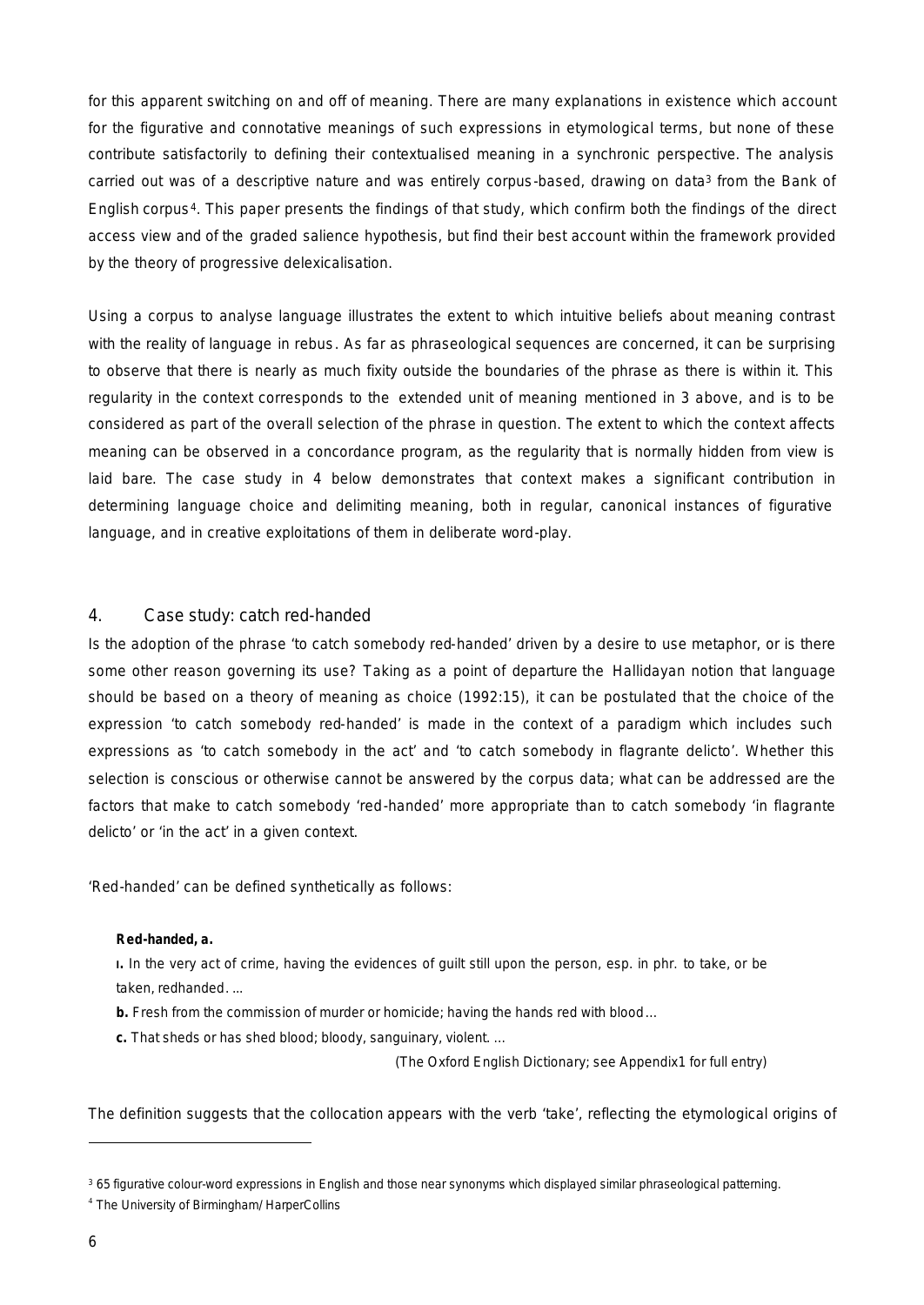the phrase; this contrasts with other definitions of the phrase, including Moon (ed.) 1995, which give 'catch' as the typical collocating verb. In the data studied, 175 of the 191 occurrences of 'red handed' occurred with the verb 'catch'. The metonymical motivation for the central collocation 'red-handed' is made explicit in subsenses b and c, and, taken together, the definitions suggest that the phrase is used when an individual is caught perpetrating some bloody, violent crime. No information is given explain the relationship holding between the expression and the events it is used to describe, nor what governs its selection in preference to a near-synonym such as 'to catch somebody in the act'. This information can, however, be discovered in corpus data.

Looking closely at 'to catch somebody red-handed' in the corpus (Appendix 2a), it can be observed that those who are 'caught red-handed' are usually criminals (e.g. 'thief', 'culprit', 'bandit', 'poacher', 'drug syndicate member'), typically being caught with illegal drugs or weapons, or carrying out acts of fraud or theft, all of which are easily identifiable as acts of criminal behaviour. Alternatively, they are individuals – usually of high standing (e.g. 'high-echelon public servant', 'the future king') – who are found to be behaving inappropriately or illegally. It is interesting to note that none of the examples found make any mention of murder, despite the fact that this pre-eminent criminal act lies at the origins of the verbal expression. The implications of this significant omission are that the historical origins of the phrase are no longer perceived as relevant to its pragmatic meaning.

Moving on to a near-synonym of this phrase – 'in flagrante delicto' (in the act of the crime) – a similar dislocation of etymological and pragmatic senses can be found. Its etymology belies the fact that this expression is used to talk about illicit sex, which is not a crime as such but merely a particular kind of morally questionable behaviour. Furthermore, traditional descriptions do not reveal what language users – as attested in the corpus data – apparently know all too well: that the use of the expression almost invariably involves people of relatively high social standing ('headmaster', 'celebrities', 'famous businessman') having illicit affairs with others of lower social standing, such as 'women of ill-repute', 'mill-girls' and 'guardsmen'. (see Appendix 2b)

When we compare these two phrases in use, we find that it is their contextual preferences that distinguish one from the other, making them mutually exclusive: only 3 of the 191 occurrences of 'red-handed' carry any implication of sexual behaviour, and of the 23 occurrences of 'in flagrante delicto' which involve human subjects, not one refers to anything other than sex. This fact lends overwhelming support to the notion that context, rather than etymology, motivates the choice of one expression over another in discourse.

A third phrase which belongs to the same paradigm those already discussed is 'catch somebody in the act'. At first glance, this phrase appears not to attract lexical and semantic fixity to the same degree as the others. However this apparent flexibility is due to the incompleteness of the phrase. A random selection of concordance lines (Appendix 2c) shows that the most frequent collocate following the phrase is 'of' – 'to be caught in the act of...' (Appendix 2d) – and it requires an action: not any action whatsoever, but a crime or otherwise unacceptable action, for example, 'stealing', 'pillaging', 'adultery'. This action is specified as an extended part of the lexical group rather than being semantically inherent to the shorter phrase, and it is this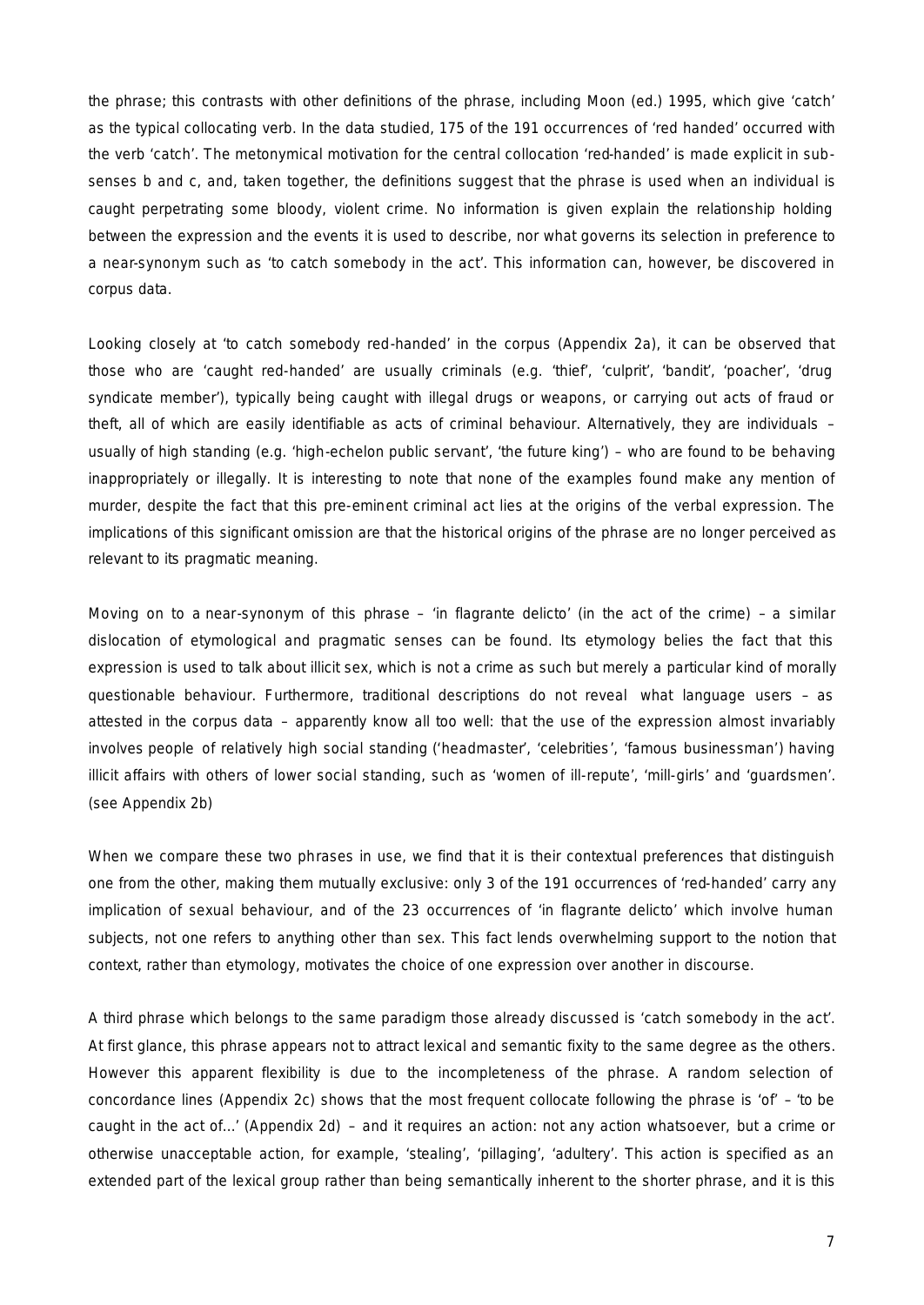need for specificity and completion that distinguishes 'caught in the act' from the other two, more idiomatic expressions. Once the action is specified, however, its flexibility is restricted by the contextual patterning. Table 2 summarises the types of participants being caught, alongside their actions, as an established set of participants can be identified for each of the actions, just as they can with the idiomatic phrases given above.

| participants      |                            |                            |
|-------------------|----------------------------|----------------------------|
| red-handed        | in flagrante delicto       | in the act (of)            |
| thief             | businessman                | rocks                      |
| culprit(s)        | headmaster                 | stars                      |
| gangs             | senior officer celebrities | welfare mothers            |
| criminals         | members of the upper class | husband                    |
| killers           | wife                       | politician                 |
| robbers           | ex-boyfriend               | students                   |
| man               |                            | scientists                 |
| workers           |                            | criminals                  |
| members           |                            | thieves                    |
|                   |                            | vandals                    |
|                   |                            |                            |
| actions           |                            |                            |
| red-handed        | in flagrante delicto       | in the act (of)            |
| leaving           | found                      | pillaging                  |
| running           | caught                     | stealing                   |
| taking            | discovered                 | filming or photographing   |
| carrying          | photographed               | some terrible misdemeanour |
| laden             |                            | receiving 'male visitors'  |
| trying to smuggle |                            | incendiarism               |
| bombing           |                            |                            |
|                   |                            |                            |

*Table 2. Comparison of 'red-handed', 'in flagrante delicto', and 'in the act'*

As a meaningful unit in current English, 'caught red-handed' has no relationship whatsoever to the original meaning (which can be glossed as with blood on your hands'). It is not used in the context of serious physical injury, murder or other bloody death, even though such a context would be literal and as such plausible and possible. Instead, we find it referring to theft and illegal dealing in drugs and arms, which are not generally bloody activities. More importantly, perhaps, it is used when the crime is being committed, or about to be committed, but never when it is a *fait accompli*; so even if the crimes were to have been bloody, the blood would not yet have appeared on the scene. If we take these facts of the term's usage into account, we are forced to acknowledge that the metaphor's imagery is incompatible with the events it is used to describe. 'Catch red-handed' is not selected for its image but for its meaning – its pragmatic function – and the choice of this expression can be contrasted with the contextual conditions necessary for the choice of one of its near synonyms. Even though the metaphor is active and produces an image in a *full intuitive* context, when it is used in a communicative linguistic context, the function and pragmatic meaning override the imagery to produce a delexicalised string which is processed as a non-decomposable meaningful whole, with its own discrete semantic value.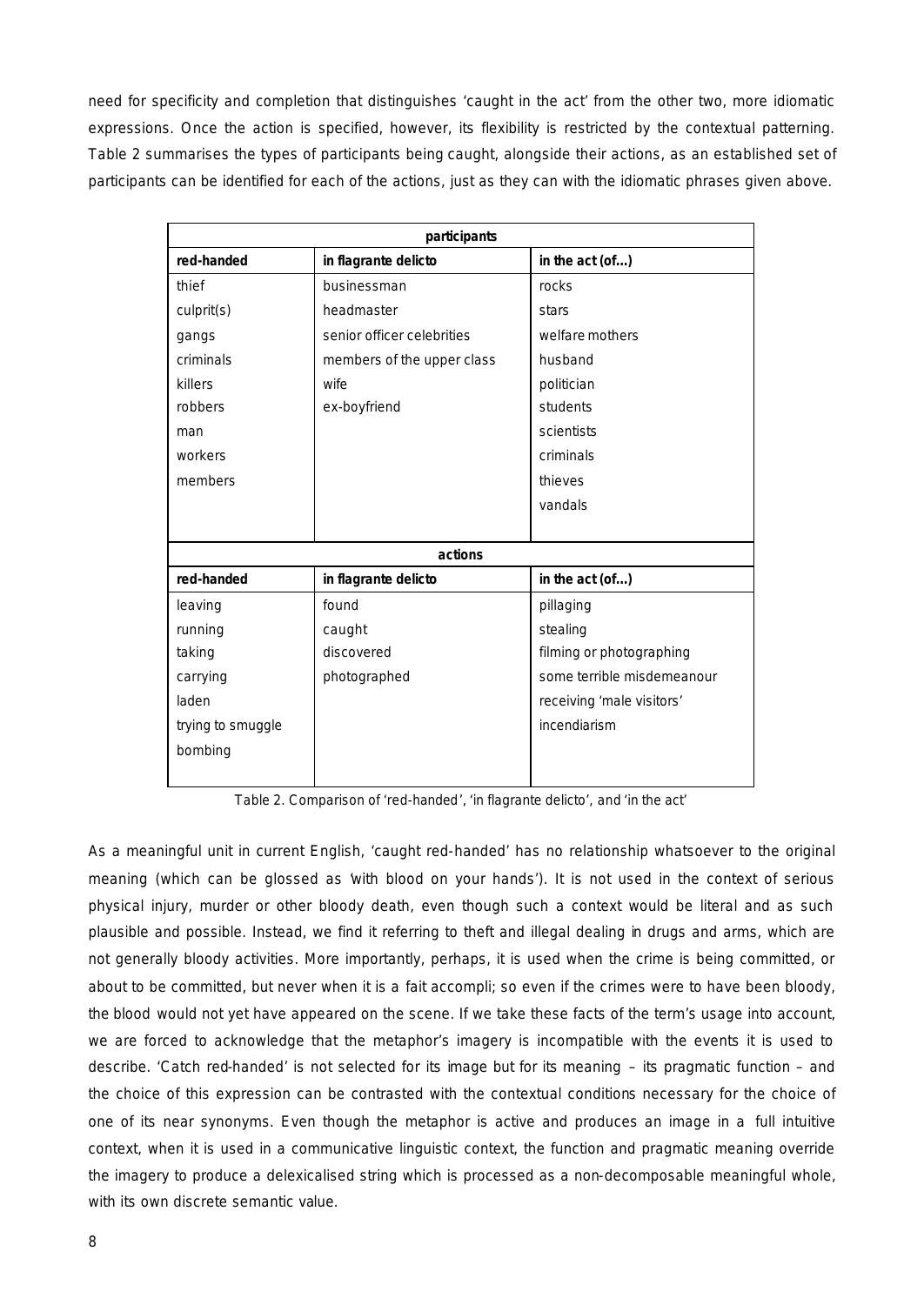#### *5.* Catch red handed*: creative exploitation and relexicalisation*

Not all language use is conventional. Language users are creative, and they bend and twist the conventional to suit their communicative purpose. The extremes of this are highly visible in newspaper headlines and the like, where fixed phrases provide a structure upon which deliberate puns can be coined. To illustrate this point, let us examine some variant forms of the original phrase examined – 'red-handed' – and observe what happens to meaning as the utterance departs from its conventional form.

It is rare for language users to deviate notably from canonical forms and their co-selected contextual patterning. The data source used as the basis of this study, comprising 450 million words of running text, yielded only 3 variants to the phrase 'red-handed'5. These are reproduced in Appendix 3, along with a further 10 examples which were found through an additional search engine $6$  using the Internet as the data source.

Despite the variation found to the canonical phrase, the variant forms still refer to the kind of crimes that the canonical version typically describes – robbery, shooting, vandalism and the like. The structure is familiar enough for this meaning to be conveyed, although there is a novel element to be incorporated into the overall interpretation. The variants make it necessary to seek some reference in the context to explain the modification of the canonical phrase. Thus it is a 'flasher' who is caught 'red-**cock**-handed' (literal, *full intuitive* meaning), a 'hi-fi thief' who is caught '**Simply Red** handed' (reference to pop band Simply Red, again a literal meaning), and Mr Green is caught '**scarlet** -handed' with Miss Scarlet (pun on name which, being a shade of re, yet again trigger a *full intuitive* meaning). These contextual clues allow us to select the intended meaning of the new word in the phrase, in accordance with the *graded salience hypothesis*, whereby the context indicates which of the possible meanings is most likely to be the one intended. The examples cited all give these clues in the immediate context; some others require several sentences of context, or even a whole article, before the source of the colour relevance is ascertained. This is especially true when the phrase is found in the title of an article or in a newspaper headline.

In some cases, the phrase retains its canonical form but is located in an atypical cotext. This cotext is recognisably different from the normal cotext because it draws attention to part of the (normally delexicalised) phrase. The effect is rather like a palimpsest, as there is are different readings to be made simultaneously at more than one level. Innovation reverses the delexicalisation of the phrase by forcing it to go through a process of decomposition and re-composition (re-lexicalisation), which allows contextuallyrelevant meanings of the component words to be activated, when in a delexicalised string they would remain latent<sup>7</sup>

<sup>&</sup>lt;sup>5</sup> This figure does not include variation to the verb 'catch', but only those variations which changed or supplemented the meaning of the core collocation – identified as 'red-handed'.

<sup>6</sup> .Search carried out on Google 19/iv/2004. Terms searched: [black/ white/ blue/ green/ yellow/ grey/ gray/ brown/ purple/ orange/ pink + handed] and [scarlet/ crimson/ vermilion + handed].

<sup>7</sup> This semantic 'latency' is what Gernsbacher and Robertson (1999) interpret as the suppression of meaning. I would argue that, rather than being *suppressed*, meanings are *latent*, only being activated when the cotextual environment is favourable.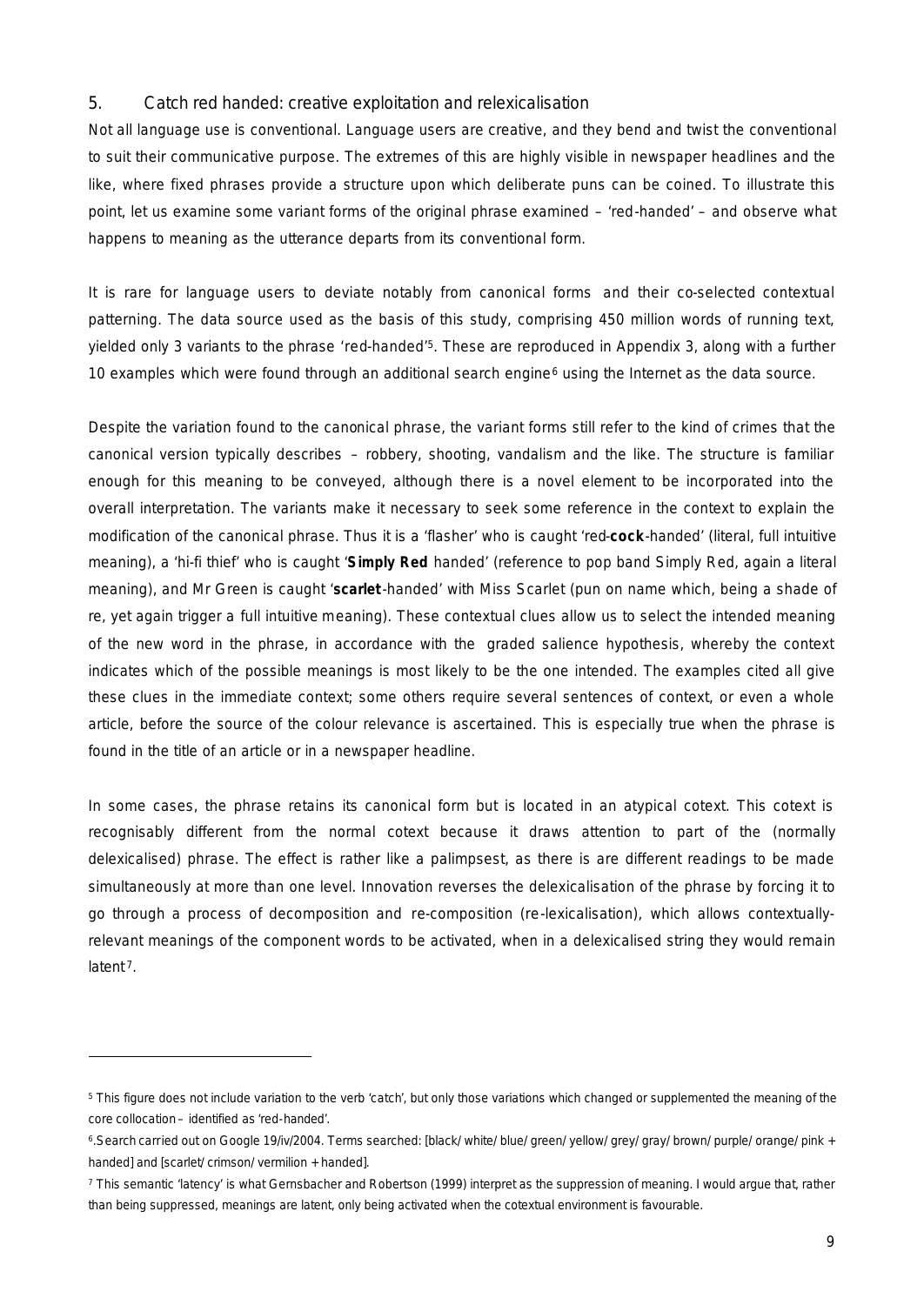#### *6. Conclusions*

The data discussed so far have demonstrated that the *direct-access view* and the *graded salience hypothesis* each explain adequately the factors operating in the interpretation of particular types of figurative language (conventional, learned and familiar, versus unconventional, innovative and unfamiliar respectively). But what of the language that occupies the middle ground, that which is neither wholly conventional nor particularly inventive? Those units that are known as 'fixed expressions' can and regularly do undergo variation to their form. These variations range from changes which do not compromise the meaning conveyed, such as minor changes to the syntactic structure and substitution of one term for a synonym, and pass through a cline of lexical and grammatical variability which ultimately peaks in deliberate word-play, which is a noticeable, though somewhat infrequent linguistic phenomenon.

Language is a mixture of the innovative and the mundane, and most phraseological variation belongs to the latter grouping – it is unremarkable and operates at a very simplistic level. It is difficult to find and gather together examples of common-or-garden variation precisely because it tends to go unnoticed, thus linguistic research focuses on the accessible – the delights of puns and other word-play on he one hand, and the repeated patterns of canonical forms on the other. By ignoring the middle ground, and overlooking the fact that most variation is fairly innocuous, the artificial distinction between different 'types' of language is maintained. The two extremes must be accounted for as two ends of a continuum, not as watertight and autonomous categories of language which bear no relation to one another.

Returning to the phrase 'catch red-handed', it can be noted that this phrase permits very little variation. It was mentioned in 4. that only 10 examples involving variant colours was found on the entire World Wide Web, so it should come as no surprise that the corpus data yielded only five occurrences of the canonical phrase with an alternative to the verb 'catch', all of which are clearly synonyms – 'nab' (2), 'apprehend' (2), and 'find'(1). Other phrases appear to be more flexible (see Philip 2000), and it is difficult to predict with any certainty what kinds of phrase are most likely to undergo variation. The existence of near synonyms displaying similar phraseological characteristics, as in the case study presented in this paper, may well be a factor which limits the degree to which variation to the phrase can be tolerated. Other factors are doubtless connected with the pragmatics of everyday communication – trends, in-talk, politics and suchlike. However further investigations must be carried out in order to lend weight to these hypotheses. Yet it is the precise point at which normal variation becomes marked variation, where the trend towards delexicalisation is halted or reversed, which must be looked at more closely if any real understanding of figurative language is to be reached. It may well prove to be the case that traditional divisions between literal and non-literal language have been misguided. The evidence presented here already suggests that the differences lie elsewhere, being found along the cline connecting the innovative and the conventional.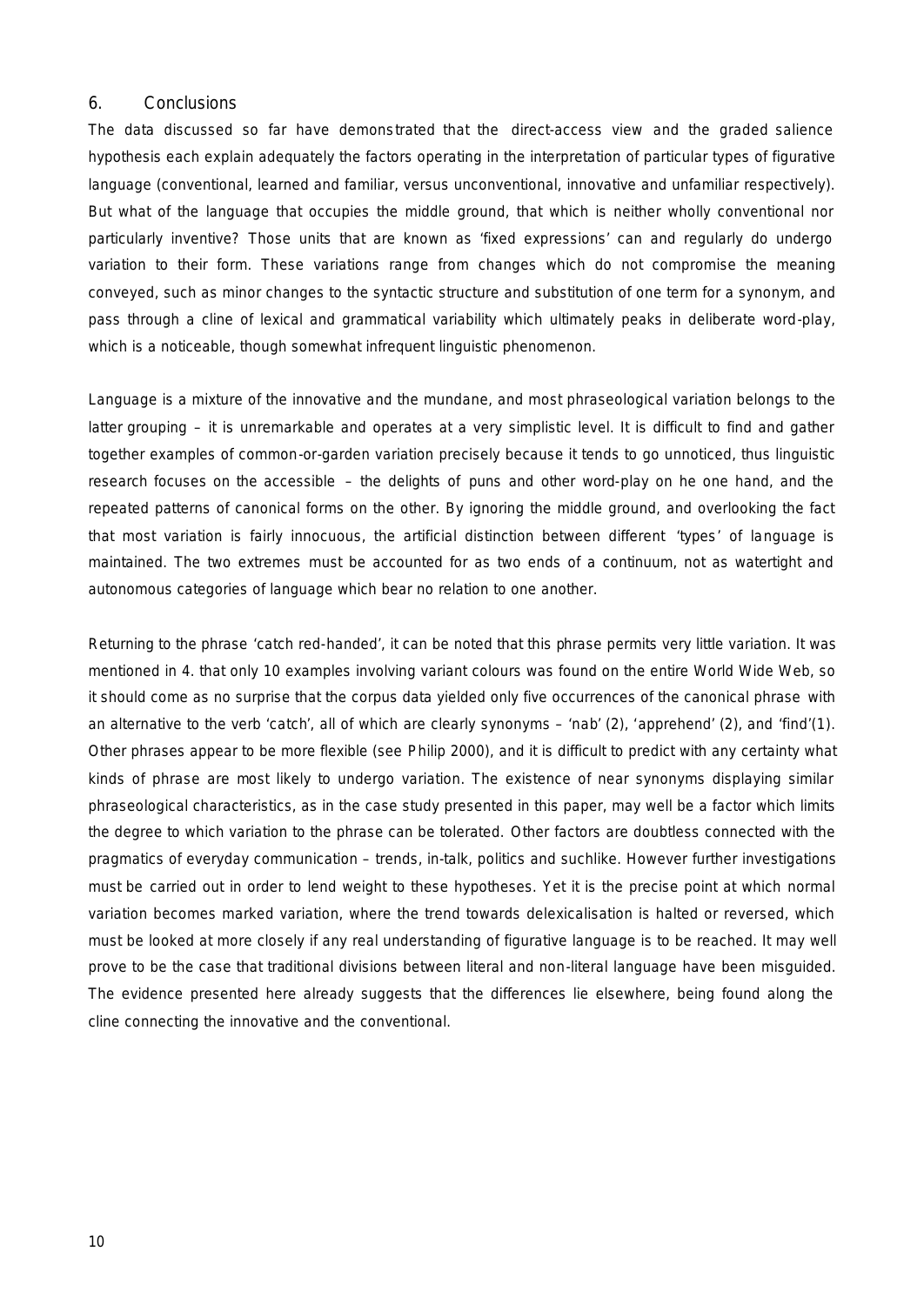*References*

Ariel, M. (2002) "Introduction." *Journal of Pragmatics* 34, 345-348.

Gernsbacher, M.A. and R.R.W. Robertson (1999) "The role of suppression in figurative language comprehension" *Journal of Pragmatics* 31, 1619-1630.

Gibbs, R. W. (2002) "A new look at literal meaning in understanding what is said and implicated." *Journal of Pragmatics* 34, 457-486.

Gibbs, R.W. (1994) *The Poetics of Mind.* Cambridge: Cambridge University Press.

Giora, R. (2002) "Literal vs. figurative meaning: Different or equal?" *Journal of Pragmatics* 34, 487-506.

Giora, R. (1997) "Understanding figurative and literal language: The graded salience hypothesis." *Cognitive Linguistics* 8, 183-206.

Giora, R. and O. Fein (1999) "On understanding familiar and less-familiar language" *Journal of Pragmatics* 31, 1601-1618.

Halliday, M.A.K. (1992) "Language Theory and Translation Practice". *Rivista Internazionale di tecnica della traduzione* 1, 15-25.

Louw, W.E. (2000) "Some implications of progressive delexicalisation and semantic prosodies for Hallidayan metaphorical modes of expression and Lakoffian 'Metaphors We Live By'". *Functions of Language* 4, 1-35.

Titone, D.A. & C.M. Connine (1999). "On the compositional and noncompositional nature of idiomatic expressions". *Journal of Pragmatics* 31, 1655-1674.

Tognini-Bonelli, E. (2001) *Corpus Linguistics at Work*. Amsterdam: John Benjamins.

Peleg, O., R. Giora and O. Fein (2001) "Salience and Context Effects: Two Are Better Than One" in *Metaphor and Symbol* 16 (3-4). 173-192.

Philip, G. (2000) "An idiomatic theme and variations". In Heffer, C. and Sauntson, H. (eds.) *Words in Context: A Tribute to John Sinclair on his Retirement*. English Language Research Discourse Analysis Monographs no. 18, Birmingham University, Birmingham, 221-233.

Philip, G. (2003) *Connotation And Collocation: A Corpus-Based Investigation Of Colour Words In English And Italian*. Unpublished PhD thesis, The University of Birmingham (UK).

Sinclair, J. M. (1991) *Corpus, Concordance, Collocation.* Oxford: Oxford University Press.

Sinclair, J. M. (1996) "The Search for Units of Meaning" in *Textus* IX (1), 75-106.

Wray, A. (2002) *Formulaic Language and the Lexicon*. Cambridge: CUP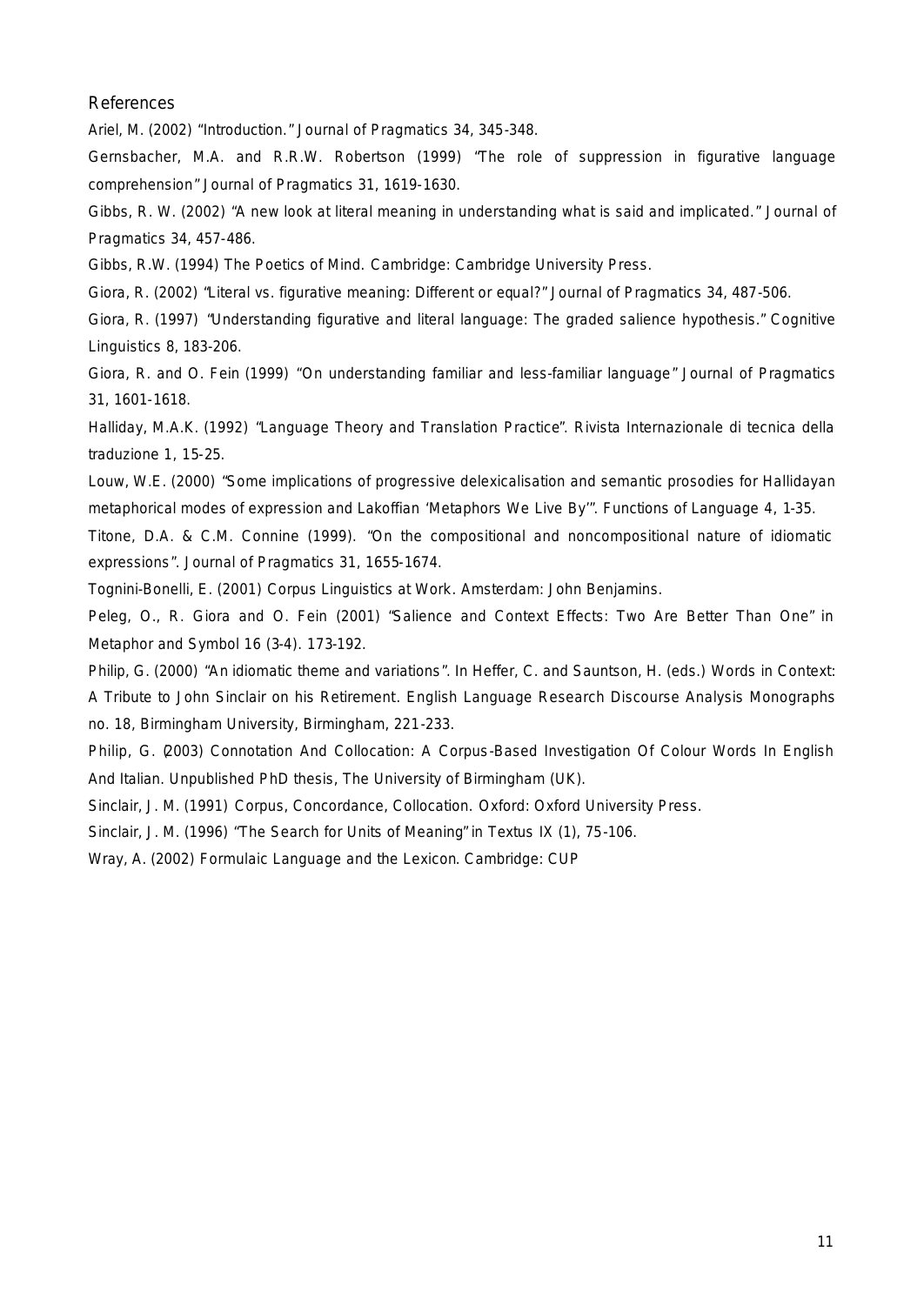The Oxford English Dictionary. **PAGE** 

# **red-handed,** *a*.

 **1.** In the very act of crime, having the evidences of guilt still upon the person, esp. in phr. *to take*, or *be taken, redhanded*. App. First in Scott: the older Sc. phrase was REDHAND.

 **1819** SCOTT *Ivanhoe* xxv, I did but tie one fellow, who was taken redhanded and in the fact, to the horns of a wild stag. **1857** G. LAWRENCE *Guy Liv. iv*, The fact of the property being found in our possession constituted a *flagrans delictum* – we were caught 'red-handed'. **1893** EARL DUNMORE *Pamirs I.* 306 A notorious thief was caught red-handed in the act of breaking open a lock.

 **b.** Fresh from the commission of murder or homicide; having the hands red with blood.

 **1861** *Reynolds' Newsp.* 24 Nov., Call a drum-head courtmartial, and hang the murderer red-handed! **1885** MABEL PEACOCK in *Academy* 10 Oct. 239/3 When Abel in thine arms lay dead, And Cain red-handed turned and fled.

 *fig.* **1878** BOSW. SMITH *Carthage* 175 While Hamilcar was returning redhanded from his desperate victory.

 **c.** That sheds or has shed blood; bloody, sanguinary, violent.

 **1879** TOURGEE *Fool's Err.* (1883) 16 He had hitherto been a red-handed slayer of men! **1894** CROCKETT *Raiders* (ed. 3) 38 The evil gypsies of the hill – red-handed men.

# **red handed, red-hand,** *a.* and *sb*.

 **A.** *adj.* **1.** *Sc*. (orig. *Law*). = redhanded **1**. (common in 16th c.)

 **1432** *Sc. Acts Jas, I*, c. 2 Gif he may be ouretakeys he salbe put in sikkir festines quil *Þ*e law be done on hym .. Ande be it red hand it salbe done win Pat sonne. **1535** STEWART *Cron. Scot.* III. 274 That samin carle .. Come the thrid nicht,.. To steill the irnes, and wes tane reid hand. **1580-81** *Reg. Privy Council Scot.* Ser. 1. III. 346 The said justice and warden sall tak na mannis tennent or servand for executing of justice upon him, except he be tane reid-hand. **1678** SIR G. MACKENZIE *Crim. Law* 136 If he be not taken red-hand the sheriff cannot proceed against him. **1700** in HECTOR *Judic. Recs. Renfrewsh.* (1876) 188 Taken red hand with soume small goods a little from the house. **1768** ERSKINE *Inst. Law Scot.* II. iv §4 The case where the murderer is seized red-hand or in the act. **1881** MRS. WALFORD *Dick Netherby* vii, We'll tak' the hoos I' the flank, an' catch the twa o' them reid-hand.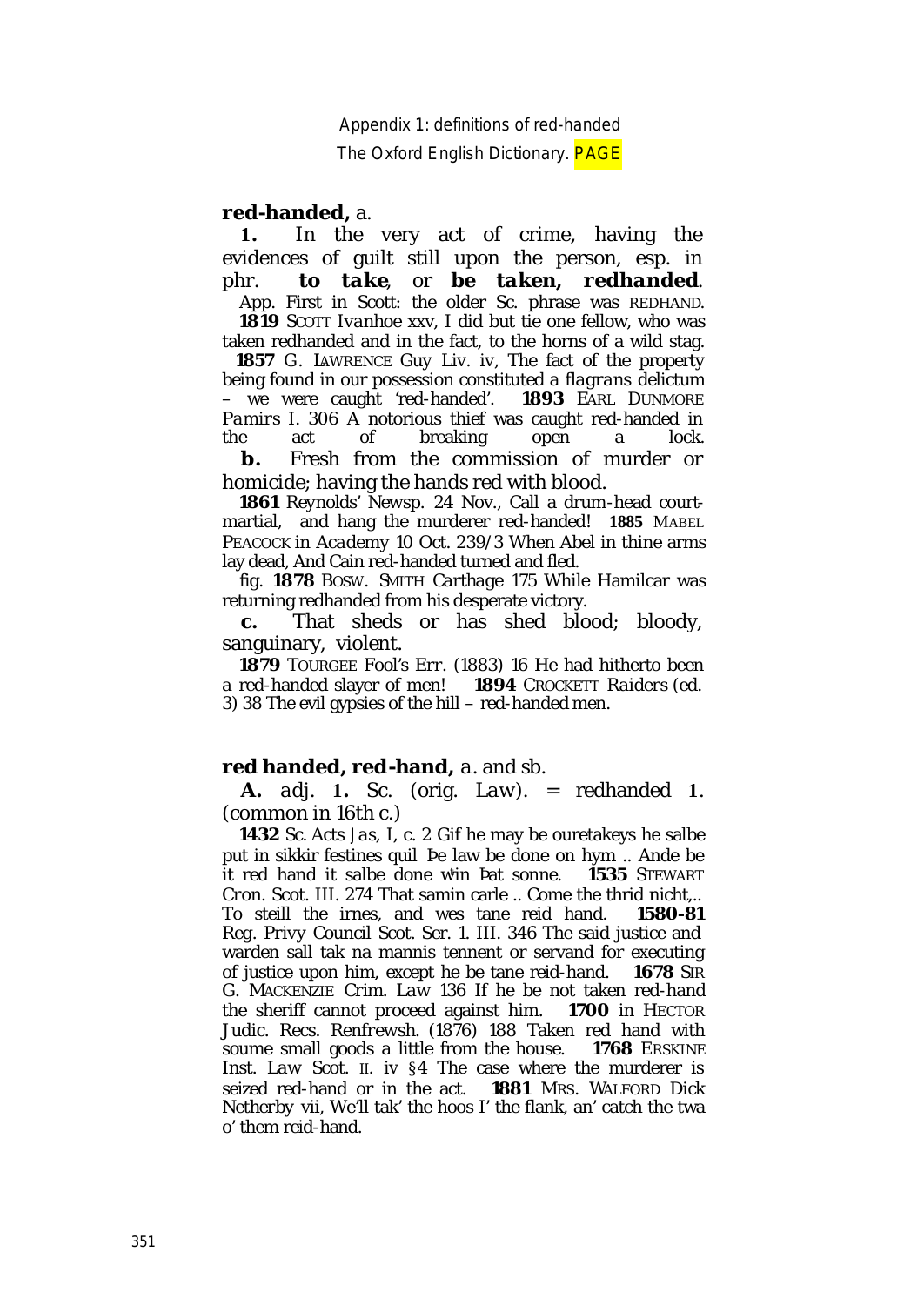#### *Appendix 2a: 25 random concordance lines:* CATCH red-handed

 reports that `25 motorists who were caught red-handed by traffic-men in the Corniche while practising A prominent Chart Thai supporter was caught red-handed in a house stacked high with small-denomination ponsible". <p> The gang was finally caught red-handed in an armed police ambush in September 1992 as t tion. PC Stephen Margiotta, 41, was caught red-handed on a secret video camera installed at Romford, E ve deterrent. `Before we had to catch them red-handed raiding the nest," he said. `Otherwise once they n his allotment shed to catch the culprits red-handed. <p> But instead of finding vandals during his v sh Province who time and again were caught red-handed as they were driven back by a more powerful and is tricky - unless the thieves are caught red-handed.  $\langle p \rangle$  Even if they are caught, they are lightly r ces Minister Glen) came out and caught him red-handed with his brush and tin. <p> A special Inner meet # and I ended up catching the future king red-handed with his mistress. <p> The house was in darkness operation aimed at catching whale-killers red-handed, Australians and New Zealanders have reason to t aste of time and money, when you're caught red-handed with the chicken in your hands, so to speak. <p> this morning after allegedly being caught `red handed" with 200g of marijuana. <p> Borallon general ma H: Two 17-year-old youths have been caught red-handed trying to place1000 illegal bets in a sting whic achlan had to resign because he was caught red-handed trying to fit up a Minister for something that h h. <p> <b> VINE T </b> A bandit was caught red-handed, ran way, was captured, and then threw himself t ather than an embezzler and a thief caught red-handed. <p> Modern banking was legitimised. <p> Unlike front. <p> He ran out and caught the boy `red-handed". <p> I didn't hit him hard," Mr Sorgel said. <p> light and believed she'd caught a culprit red-handed. <p> As a head came out of the pipe, she grabbed EVISE # <p> Page # 23 Caught painting town red-handed By PETER HANSEN HIDDEN cameras planted on Brisba garden wall to steal apples and was caught red-handed by the owner, George Bernard Shaw, <p> The playw g operation. <p> The Americans were caught red-handed and five were expelled. <p> As a result, the who they had seized from PRI officials caught red-handed. <p> Or is sticky-fingered? The sweets had a gre nd eventually catch drug syndicate members red-handed. <p> The man has produced documents which show p ally taking six days. <p> You've caught us red-handed," a spokesman said. <p> Our typists put in a wor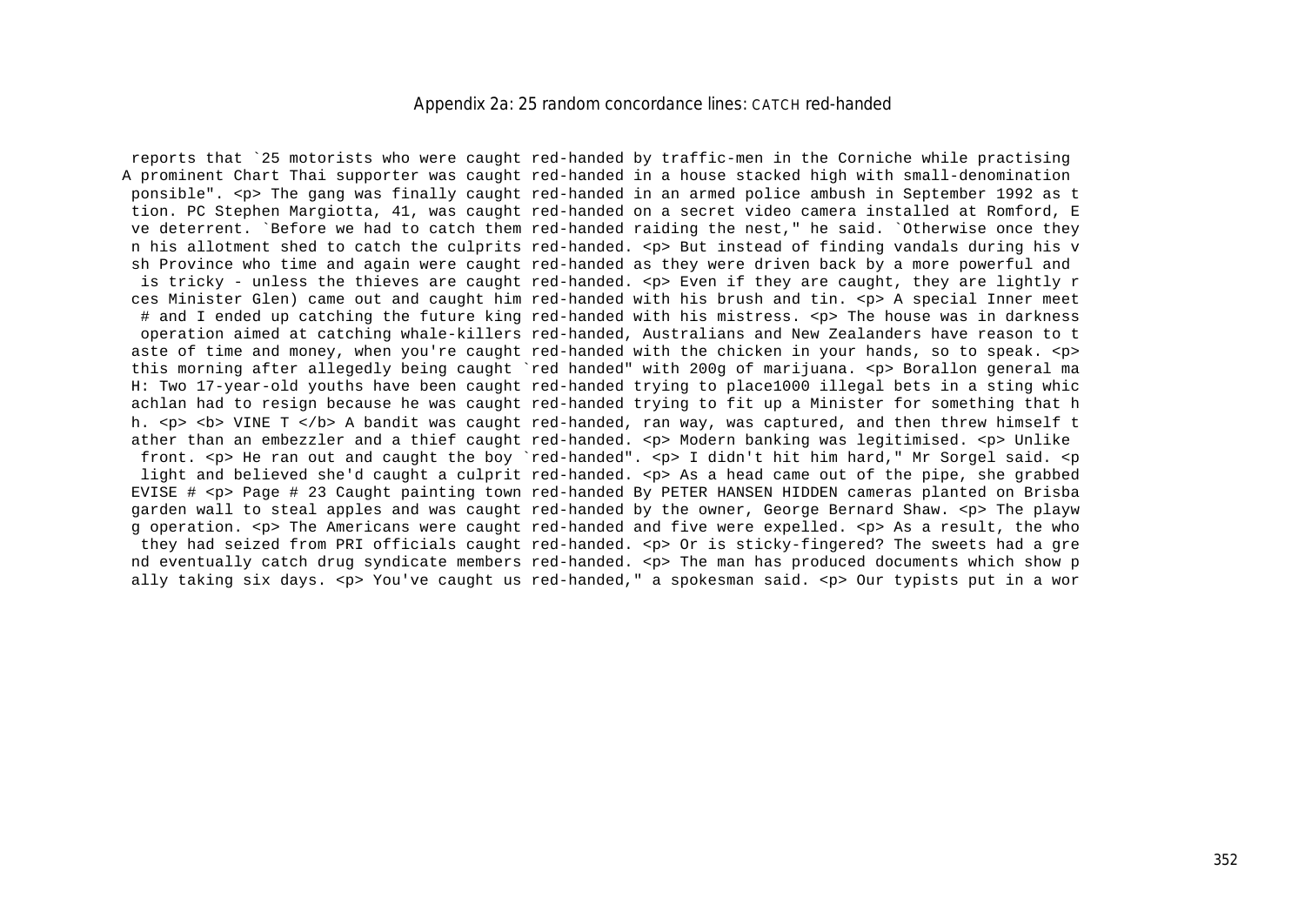#### *Appendix 2b: 25 random concordance lines:* CATCH in flagrante delicto

raph PA <p> News 1 <h> The List </h> <p> IN FLAGRANTE DELICTO: Howard Hughes and Bette Davis were caught papers about the headmaster being caught in flagrante delicto with, how shall I put it, a woman of ill-r nothing better than catching celebrities in flagrante delicto just ask EastEnders star Gillian Taylforth the famous businessman found by his wife in flagrante delicto. <p> What can I do to make it up? <p> Woul the famous businessman found by his wife in flagrante delicto. `What can I do to make it up? <p> Would y the famous businessman found by his wife in flagrante delicto. <p> What can I do to make it up? <p> Woul leniency shown to a senior officer found in flagrante delicto in the car park at Roma Street headquarter ained fame this year when she was caught in flagrante delicto with British actor Hugh Grant during a cut it at the time. My woman has often said, in flagrante delicto, `Tell me what it's like. <p> What does it claim to have seen Caroline and Pergami in flagrante delicto on a sofa was too frightened to come to Lo e for maths is that Mrs Nobel was caught in flagrante delicto with a mathematician. It's an intriguing n to, but he wrongly thought he caught her in flagrante delicto with an old boyfriend, Leonardo, because s dog, a German shepherd. She caught them in flagrante delicto." <p> What, the record guy and the dog?" s ot leave Carl there and then, discovered in flagrante delicto as we were, and go off and live with him i econdly, the man had caught young Gordon in flagrante delicto with one of the mill-girls; there had been unds that his wife had been photographed in flagrante delicto. In other words, she thought, we were caug ith one Lambert Plaidy; being discovered in flagrante delicto by Sir Edwin, and in the Rice family fourou've caught your father and brother <f> in flagrante delicto, <f> shall we say, it makes it awkward for in `Birds of America" showed three jays `in flagrante delicto", stolen egg in beak. Yet the handsome cre nerators, he has not yet caught a circle in flagrante delicto. <p> Such failure is hardly news among the ime motets who killed his wife and lover in flagrante delicto. <p> Mr Bletschacher was amazed by the spe experiences. Ruby's father is discovered in flagrante delicto in the backyard while family and neighbour <p> When Alicia finds Vanessa and Fergus in flagrante delicto on the college high table, she decides to ogical, if Ms March and Mr Leung are not in flagrante delicto then it's as near the knuckle as makes no members of the upper class being caught in flagrante delicto (on the job) with guardsmen in the public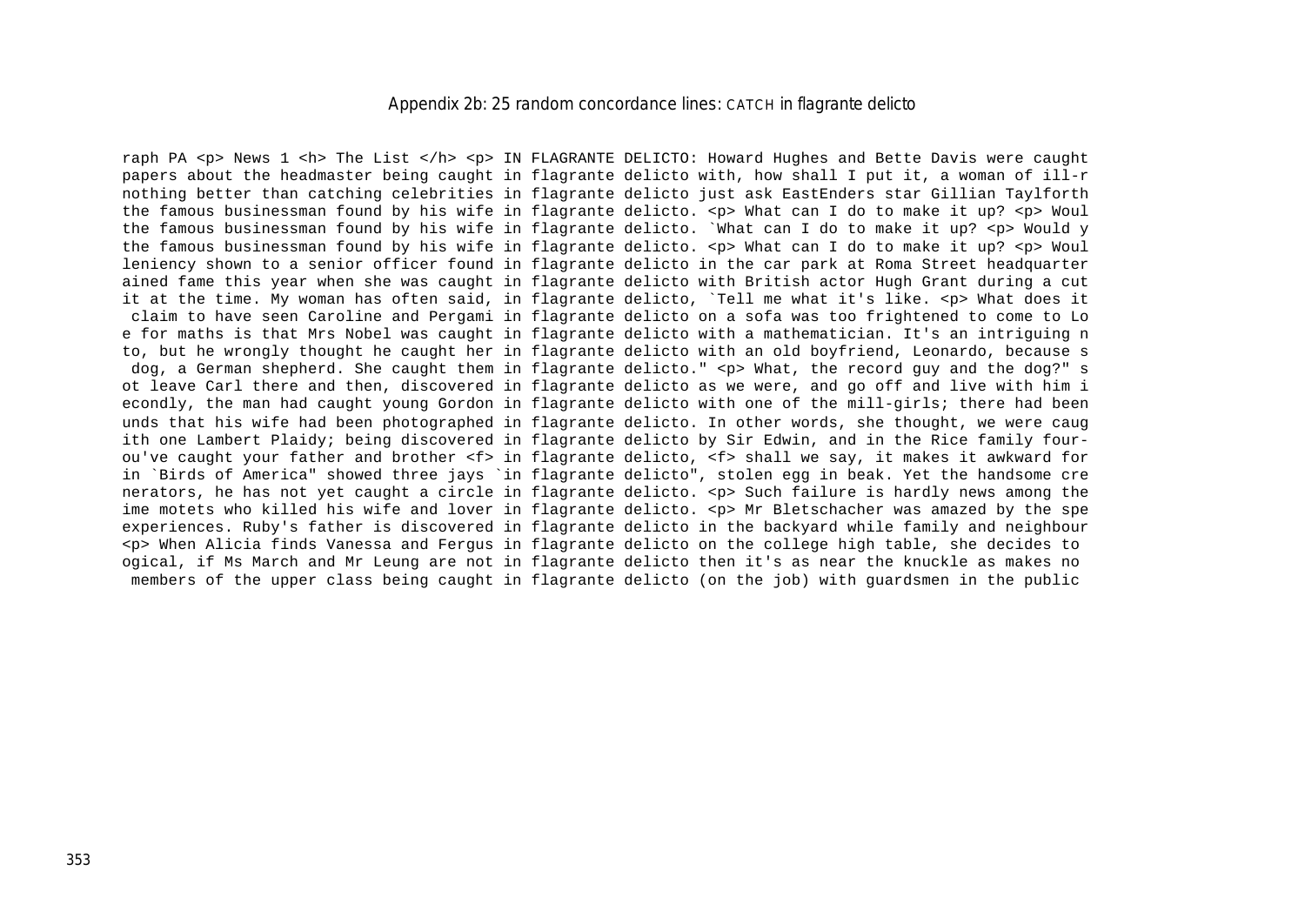### *Appendix 2c: 25 random concordance lines:* CATCH in the act

 cover on a cookery course in Co Kildare to catch an adulteress in the act amid the rising tons of the stuff before we could arrive and catch them in the act. What the early Spanish </hl> <subh> Switched on - Molecular cages catch genes in the act </subh> <bl> By LILA again so they <ZF1> could <ZF0> could actually catch them in the act you know I thought No way I'm luck than by design because it is difficult to catch the criminals in the act, Dr Pyle said. plan to extort money from Joy and, if he was, catch him in the act? On November 3, Chertoff The rape crisis controversy, tic talk, and catching warts in the act. By James Le Fanu <p> Trial recorded on camera, meaning the offenders were caught in the act. But they were never arrested. came to rotate so fast. Now they have caught one in the act of being spun CAMBRIDGE, location in Italy to film the pasta actually caught in the act of growing. Not to be outdone (or movies in, say, The Pretty Stenographer; or, Caught in the Act: New York studio - 26 feet - An into the woodwork."  $\langle p \rangle$  Are you a member of Caught in the Act?" Marsha asked the newcomer.  $\langle p \rangle$  from committing the perfect crime, he'd been caught in the act, said Mr. Bevan, leaving behind by 25 per cent. <h> Science: Airborne elves caught in the act </h> <br > <br > By BOB HOLMES </b> <p>>>>>> My Soul - Modern Talking 10 Baby Come Back - Caught In The Act Australia 1 Never Ever - All s cheeks when she relives the moment she was caught in the act on a sun-lounger in Cuba! Karen, a or lewd and libidinous behaviour -- if she was caught in the act. A spokeswoman said: `It might with police. <p> Some were armed looters caught in the act; others died in a crossfire of how hard you listened for it could never be caught in the act. Once He looked at me through the me that young man you were brought in with was caught in the act with the weapon still in his Barrie Goulding, maker of the £10.99 video Caught in the Act, said yesterday he wanted to fuel features included first-person experiences, caught-in-the-act" security video-grabs and coverage s highly controversial CCTV video compilation Caught in the Act! went on sale yesterday. mps and What could look cooler than our Neon Cat Lamp caught in the act of slinking across your bedroom, Federal District police who claimed to have caught them in the act of rape and sexual assault of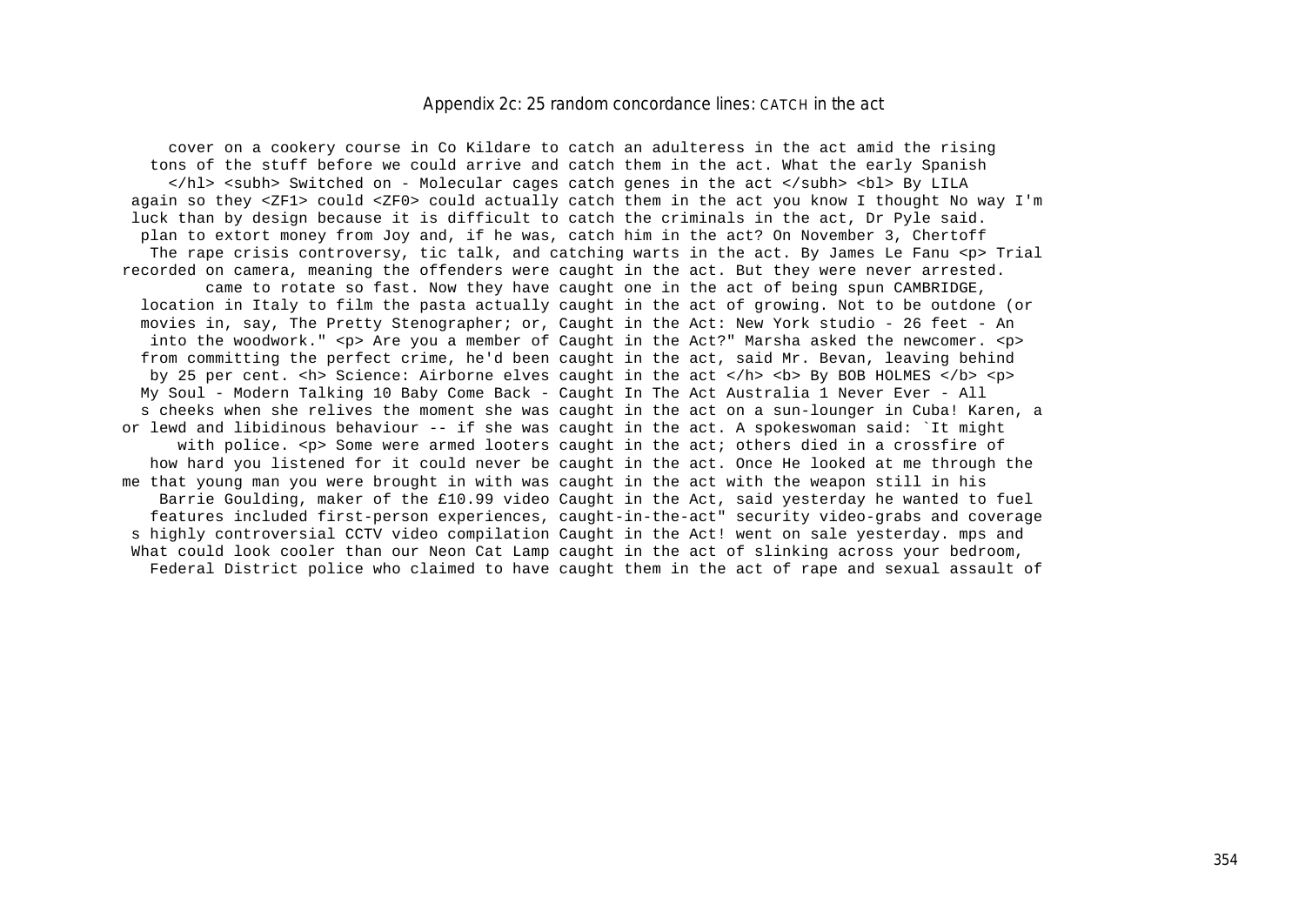#### *Appendix 2d: 25 random concordance lines:* CATCH in the act of...

 program.34 States staged `midnight raids" to catch welfare mothers in the act of receiving `male have begun to perform experiments designed to catch the human brain in the act of `seeing", or in says that in the future it may be possible to catch the rocks in the act of moving. But this will will peer into the dust of distant nebulae to catch stars in the act of forming; it will examine sheries officer John Ellis said: `You need to catch them in the act of actually stealing. Anyone that have planets in the right plane, and catching the planets in the act of passing in front was the personification of Shearer's tirade, caught in the act of helping himself. It was an the first time a galaxy-sized thing has been caught in the act of forming," said James Gunn, a would not be guilty of a crime unless he were caught in the act of filming or photographing a dollars for the apprehension of any soldier caught in the act of incendiarism. Though Slocum into her purse and gazed across the room. Caught in the act of watching them, the blonde dictated that it would be a big mistake to be caught in the act of climbing up the wooden arms by to keep what he had seen to himself: he had caught her in the act of rolling down the little red over 14,000 copies. Security officers caught some students in the act of stealing, but no unlikely name of Milky Boy. Mojammed Jan was caught in the act of stealing, and one of his men Want some nice examples of famous scientists caught in the act of trying to have things both was accidental, <p> Perhaps the theropod was caught in the act of pillaging a <p> nest of eggs, of the educational process, that, if you are caught engaging in the act of, you will be punished. o Camera was slim, young, and had indeed been caught in the act of turning: a handsome profile, like betraying himself. However, having been caught in the act of stealing he had to rethink his sexual script makes it easy for a man to get caught up in the act of performing. At the same oticed nothing? She felt like a naughty child caught in the act of some terrible misdemeanour. The Wilson, said: `John was shot and killed while caught in the act of committing a hot-prowl ail's idea of paradise. A prominent Labour MP caught in the act of not practising what the party sober for life, a dedicated reform politician caught in the act of being human in a milieu where Federal District police who claimed to have caught them in the act of rape and sexual assault of